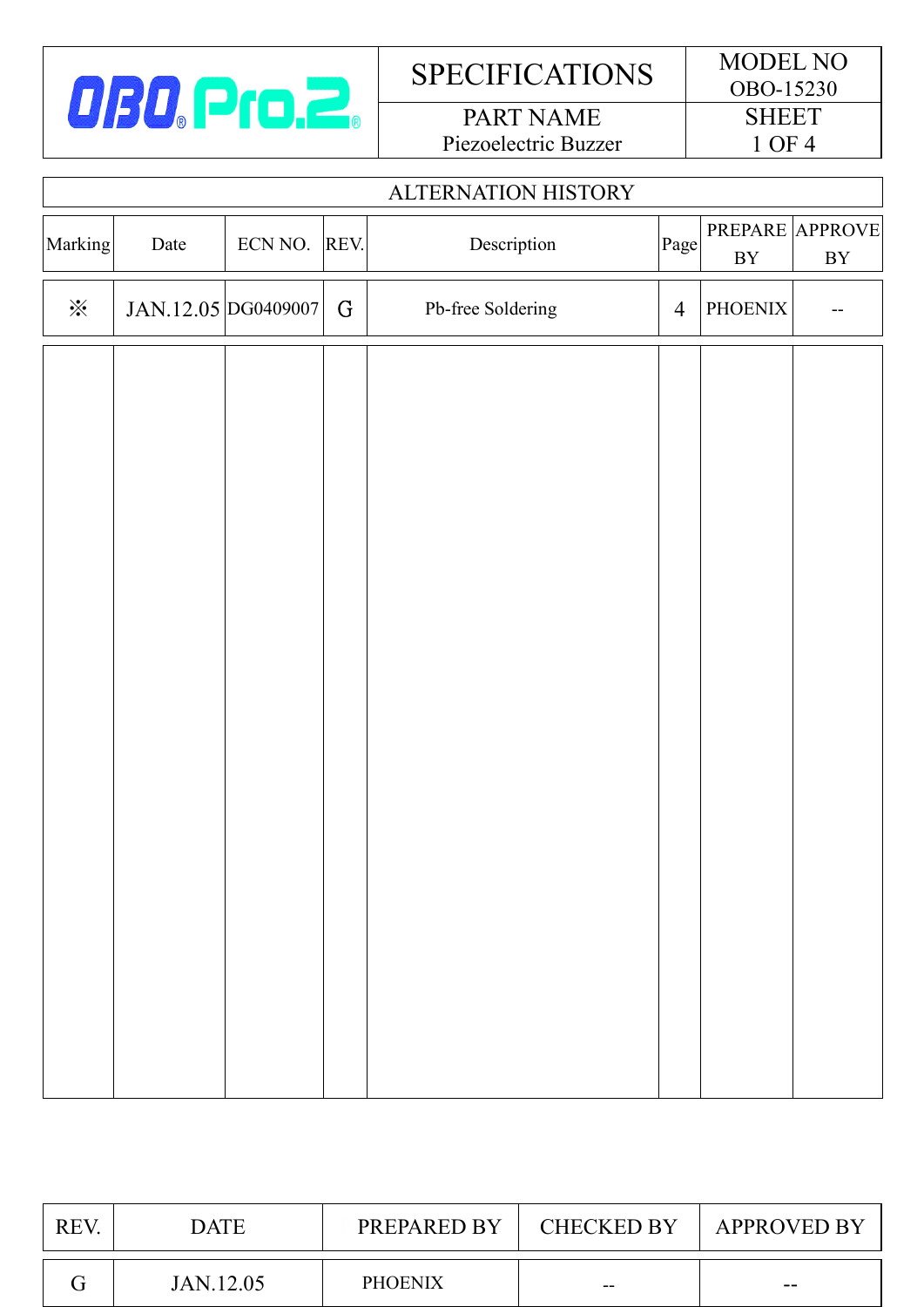

I

PART NAME Piezoelectric Buzzer

## **MODEL NO : OBO-15230**

Features: External drive & Pb-free Soldering Type.

#### **1. General Specifications:**

|      | Items                        | Spec.                                         |  |
|------|------------------------------|-----------------------------------------------|--|
| 1.1  | Sound Pressure Level         | 80dB Min. at 3.5KHz/9.0Vp-p Square Wave/10cm. |  |
|      |                              | 70dB min. at 3.5KHz/1.0Vrms Sine Wave/10cm    |  |
| 1.2  | Capacitance                  | 12,000pF $\pm$ 30% at 120Hz                   |  |
| 1.3  | Current Consumption          | 3mA Max. at 3.5KHz/9.0Vp-p Square Wave        |  |
| 1.4  | <b>Operating Voltage</b>     | $15Vp-p$ Max.                                 |  |
| 1.5  | Case Material                | <b>PBT</b>                                    |  |
|      |                              | (UL 94V0)                                     |  |
| 1.6  | <b>Operating Temp. Range</b> | $-20^{\circ}$ C to $+70^{\circ}$ C            |  |
| 1.7  | Storage Temp. Range          | $-40^{\circ}$ C to $+85^{\circ}$ C            |  |
| 1.8  | Weight                       | $1.2$ gms                                     |  |
| 1.9  | Frequency                    | As Per A                                      |  |
|      | Response                     |                                               |  |
| 1.10 | Lase Pin Material            | <b>Bronze</b>                                 |  |

#### **2. Test Method :**

 2.1 Standard Test Diagram  $10cm$  $\mathbb{R}^n$  $P.B.$ MIC. S.G. S.P.L.M.  $OUTPUT(600 $\Omega$ )$  $\mathbb{L}$  $S.G. :$ GAG-8016G Function Generator or Equivalent  $MIC. :$ B&K-4176 Micphone or Equivalent  $P.S.I.M.$ : B&K-2232 Precision Sound Level Meter or Equivalent  $L \pm 1$ GDM-8145 Multimeter or Equivalent  $PR \cdot$ Piezoelectric Buzzer Note: Please pay attention never to be applied DC voltage to piezo sounder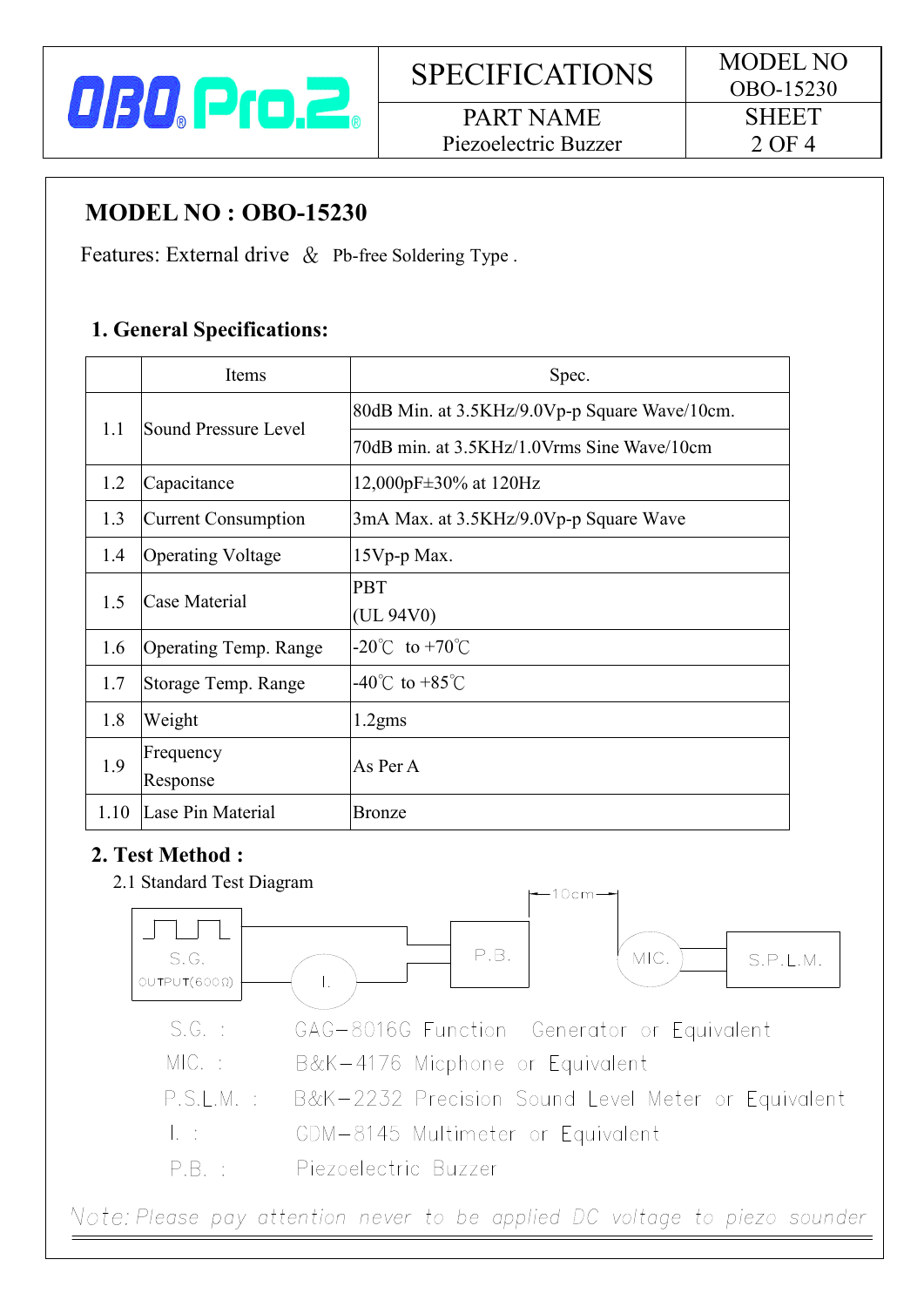

# SPECIFICATIONS MODEL NO PART NAME Piezoelectric Buzzer

7.5

 $-0.40 -$ 



SEALING LABEL

**DNIHSVM** - <del>अन्नक</del>्तर-**REMOAE** 



#### **4. Soldering Condition :**

4.1 Hand Soldering / touchup

Soldering iron tip Temperature 380℃ for Seconds.